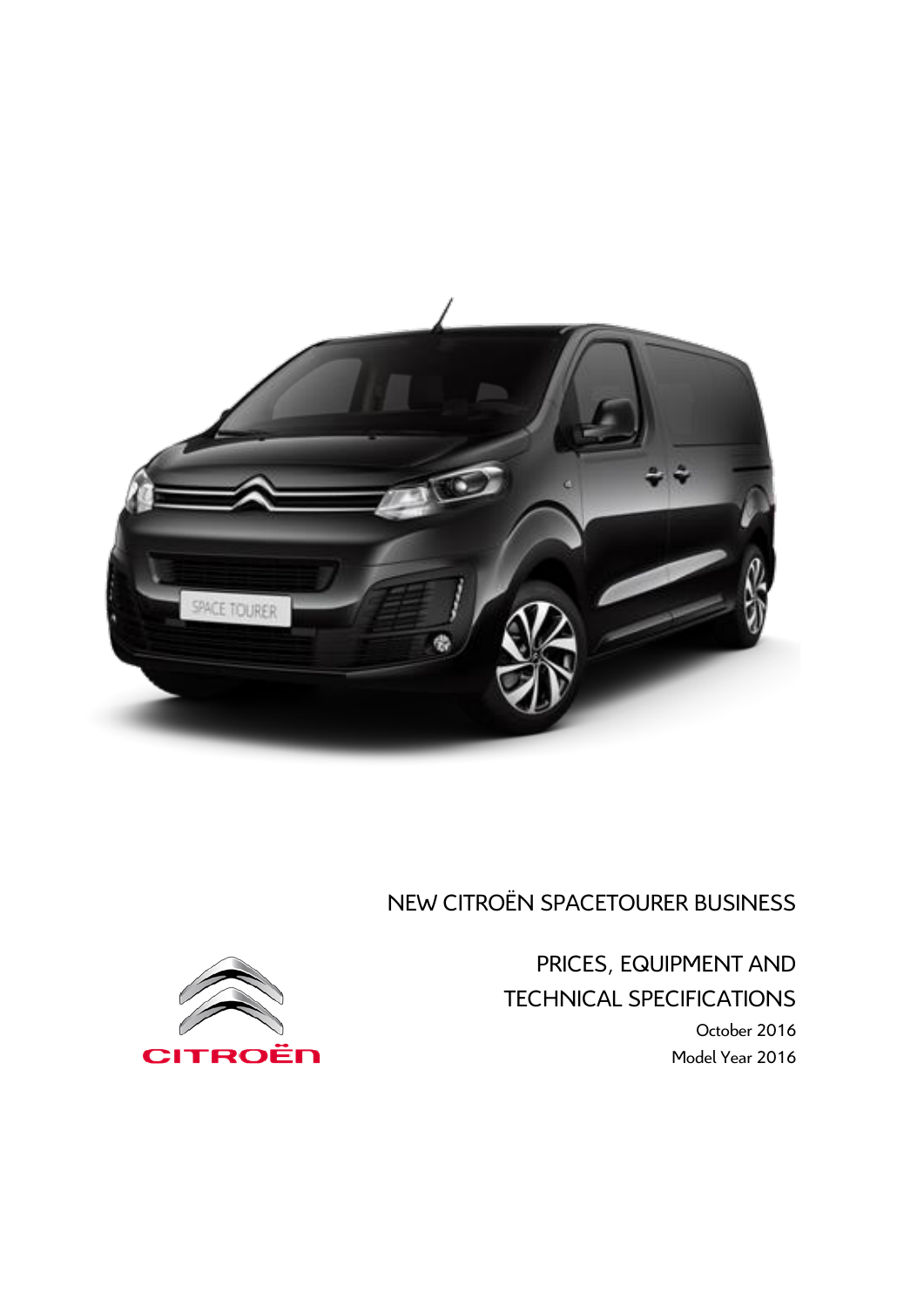# New SpaceTourer Business

Available in 3 lengths\*, New Citroën SpaceTourer Business can carry up to 9 passengers from its smallest version (XS). This vehicle is ideal for fleet customers.

# **New SpaceTourer Business**



\*XL versions will be available in production in early 2017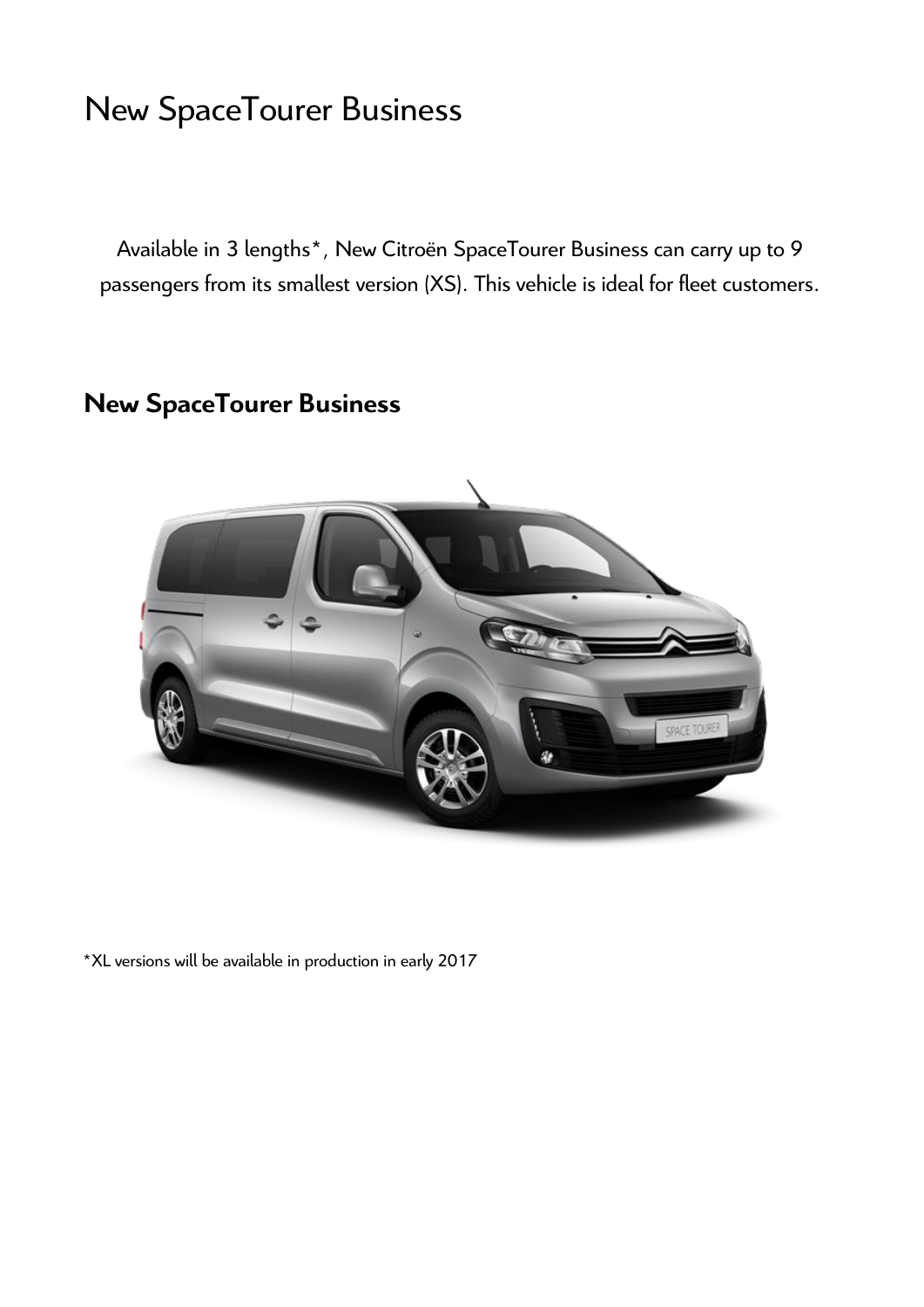# 1. SPACETOURER BUSINESS TRIM LEVEL

## **NEW SPACETOURER BUSINESS**

Body colour bumpers, door mirrors, door handles and side rubbing strips Front fog lights with cornering lights 12v sockets (front & rear) LED DRLs 16 inch wheel covers **Lighting & Visibility**

Rear parking sensors Cruise control with speed limiter **Doors / Windows**

Tilt and height-adjustable driver's seat **One touch electric front windows** Front passenger seats with armrest Rear tinted windows (row 2 & row 3)

**Safety & Security** Full size steel spare wheel Driver attention sensors Driver, front passenger, front lateral airbags

## **Exterior Style In-car entertainment**

Connect Radio: 7 inch touchscreen with DAB, Bluetooth®, USB, audio jack and Mirror Link

Automatic lights & windscreen wipers **Comfort & Convenience Electro-chrome rear view mirror** Manual air conditioning **Heated, electrically adjustable door mirrors** 

Twin sliding doors **Seating** Rear tailgate 3-seater bench in row 2 and the Slide opening windows in row 2 (only on XS versions) Fixed windows in row 3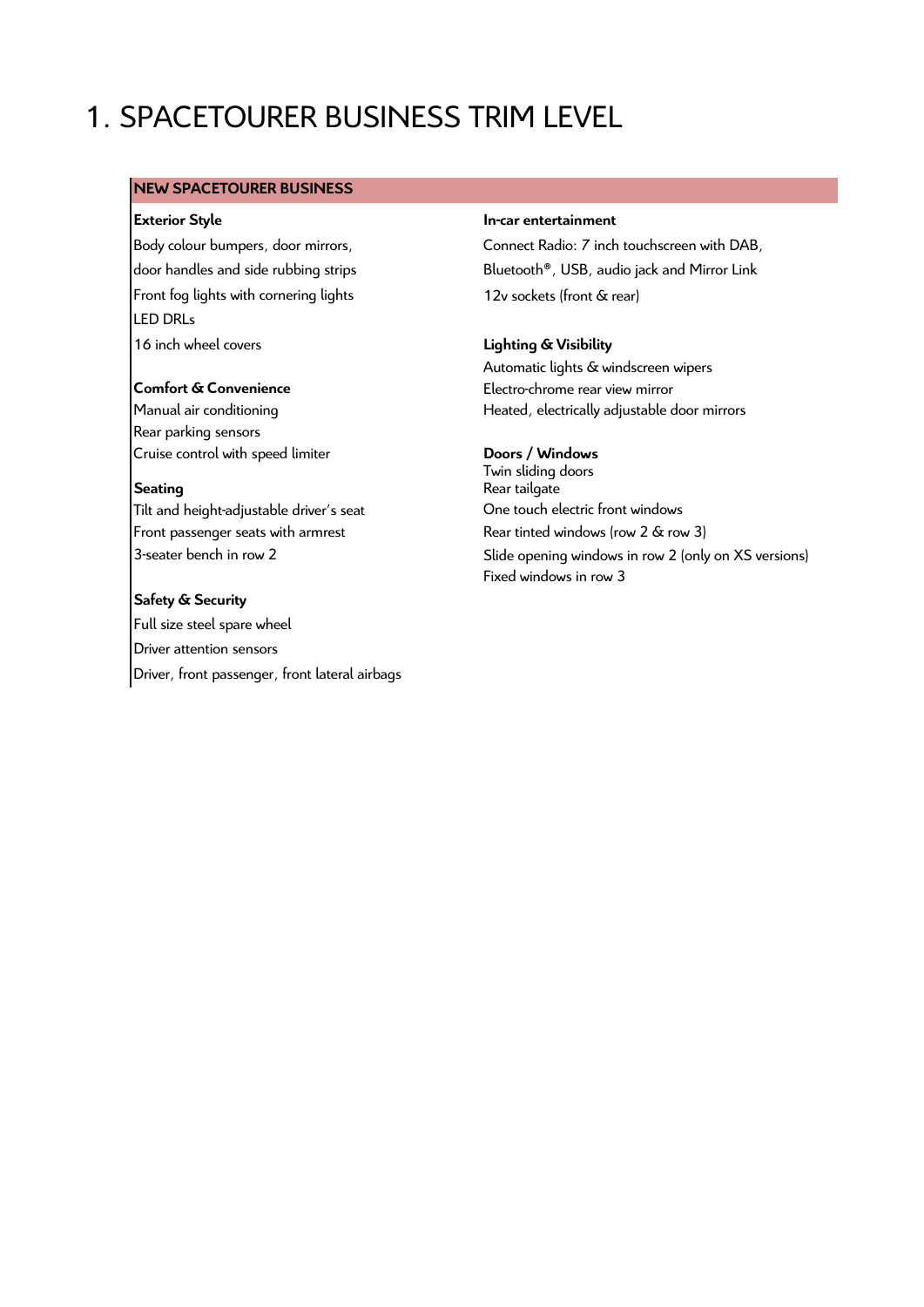# 2. VEHICLE PRICING

|                 | <b>LENGTH</b> | <b>ENGINE</b>                      | <b>LCDV Code</b> | CO <sub>2</sub><br>g/km | <b>BASIC</b><br>MRRP(E) | $VAT$ $(E)$ | <b>TOTAL</b><br>$MRRP$ (£) | ON THE ROAD<br>MRRP(f) | P11D VALUE | <b>BIK</b><br>% | lns.<br>Group |
|-----------------|---------------|------------------------------------|------------------|-------------------------|-------------------------|-------------|----------------------------|------------------------|------------|-----------------|---------------|
| <b>Business</b> | <b>XS</b>     | BlueHDi 95 manual                  | 1CK0NMQKL5T0A0B0 | 144                     | 22,562.50               | 4,512.50    | 27,075.00                  | 27,950.00              | 27,750.00  | 28              | tbc           |
|                 | XS            | BlueHDi 95 S&S ETG6 piloted manual | 1CK0NMQKLST0A0B0 | 139                     | 23,225.00               | 4,645.00    | 27,870.00                  | 28,730.00              | 28,545.00  | 27              | tbc           |
|                 | XS            | BlueHDi 115 S&S 6-speed manual     | 1CK0NMQKZKT0A0B0 | 137                     | 23,408.33               | 4,681.67    | 28,090.00                  | 28,950.00              | 28,765.00  | 27              | tbc           |
|                 | M             | BlueHDi 95 S&S ETG6 piloted manual | 1CK0NNQKLST0A0B0 | 139                     | 23,808.33               | 4,761.67    | 28,570.00                  | 29,430.00              | 29,245.00  | 27              | tbc           |
|                 | M             | BlueHDi 115 S&S 6-speed manual     | 1CK0NNQKZKT0A0B0 | 137                     | 23,991.67               | 4,798.33    | 28,790.00                  | 29,650.00              | 29,465.00  | 27              | tbc           |
|                 | M             | BlueHDi 150 S&S 6-speed manual     | 1CK0NNQKBKT0A0B0 | 139                     | 25,225.00               | 5,045.00    | 30,270.00                  | 31,130.00              | 30,945.00  | 27              | tbc           |
|                 | $XL^{(1)}$    | BlueHDi 150 S&S 6-speed manual     | 1CK0NPQKBKT0A0B0 | 143                     | 25,795.83               | 5.159.17    | 30,955.00                  | 31,830.00              | 31,630.00  | 28              | tbc           |
|                 | $XL^{(1)}$    | BlueHDi 180 S&S FAT6 automatic     | 1CK0NPQKAQT0A0B0 | 155                     | 27,766.67               | 5,553.33    | 33,320.00                  | 34,230.00              | 33,995.00  | 31              | tbc           |

**(1) XL versions will be available in 2017**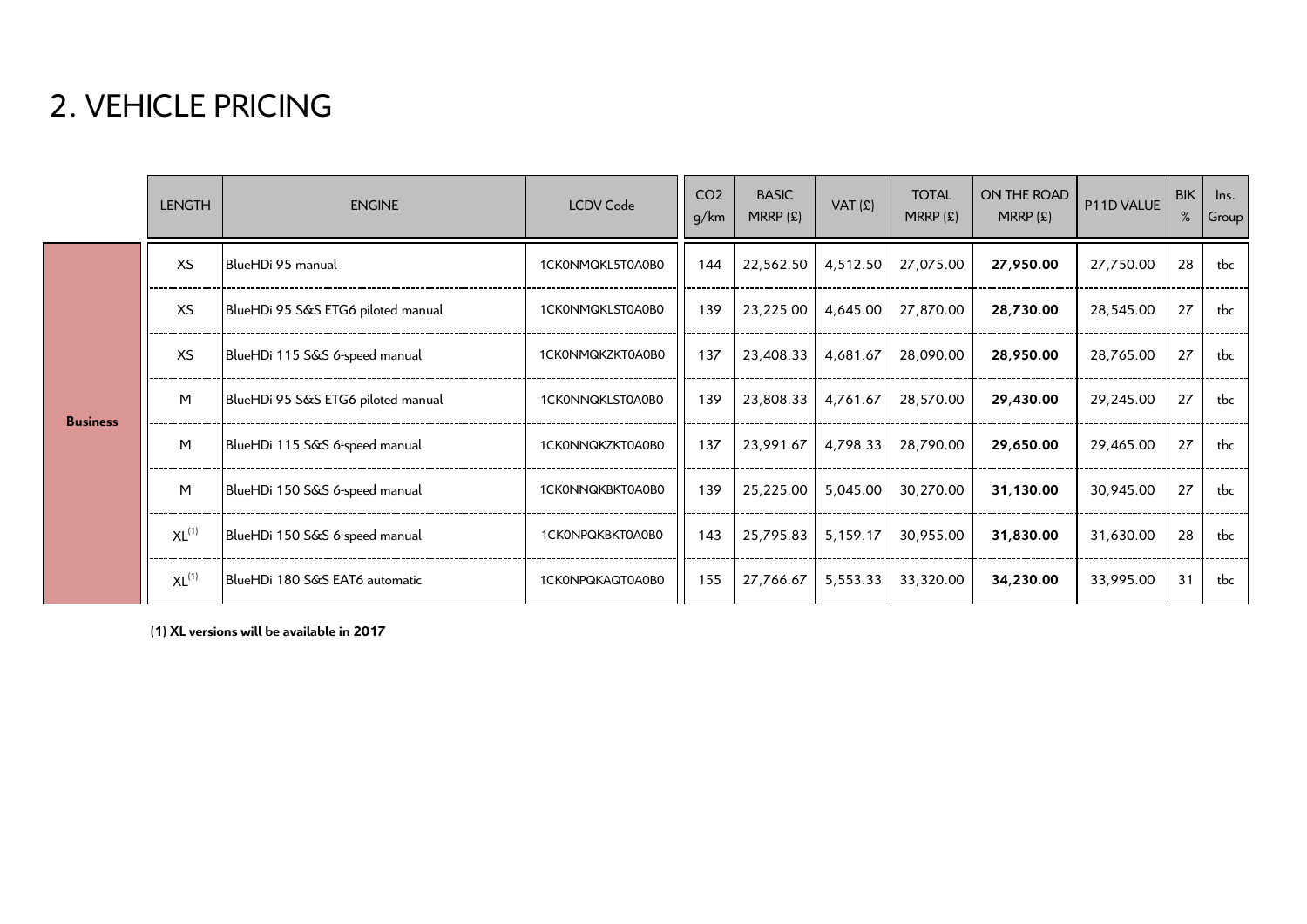# 3. CHOOSE YOUR PAINT COLOUR & UPHOLSTERY

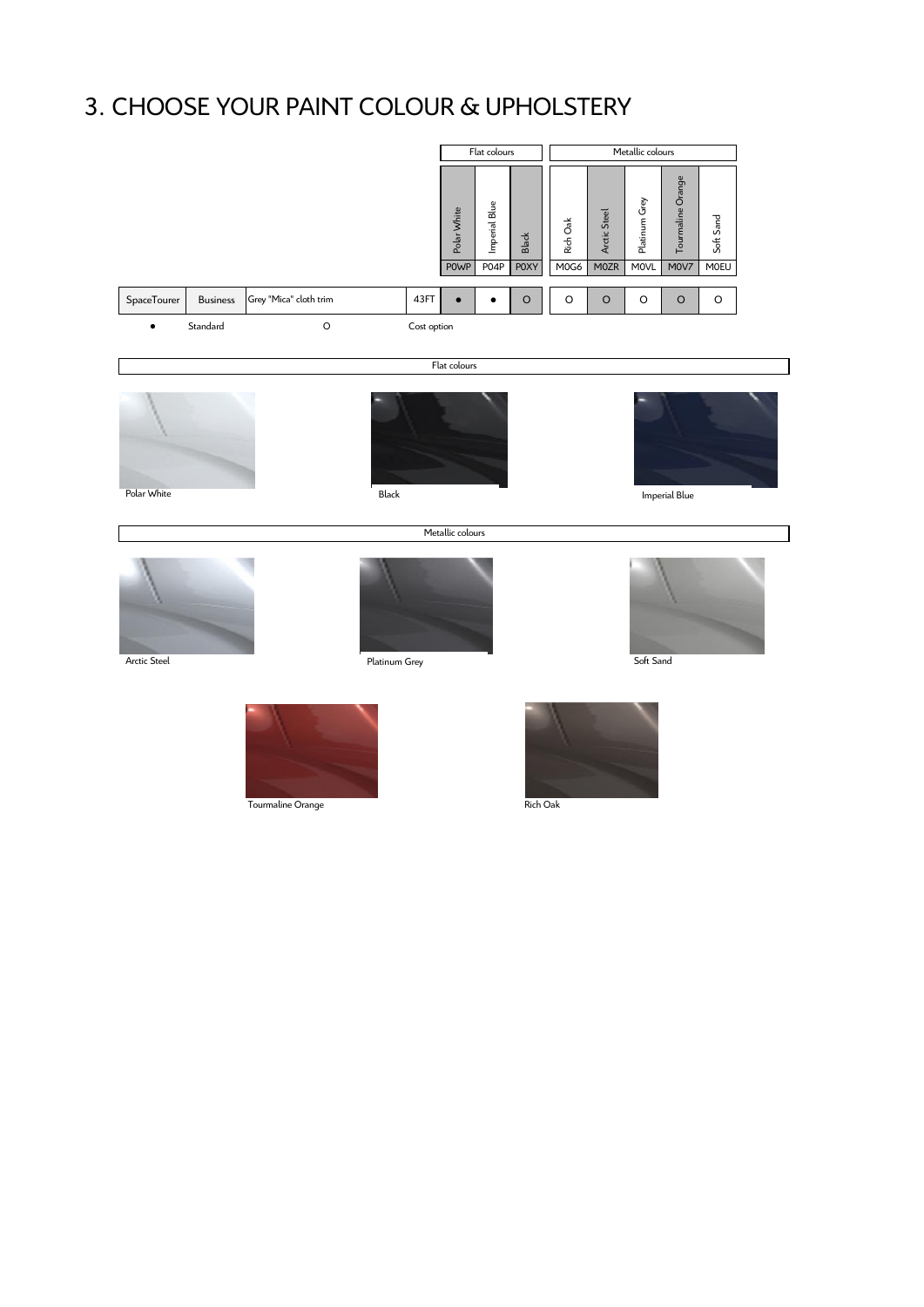# 4. CHOOSE YOUR SEAT CONFIGURATION



\*Not available on XS versions \*Not available on XS versions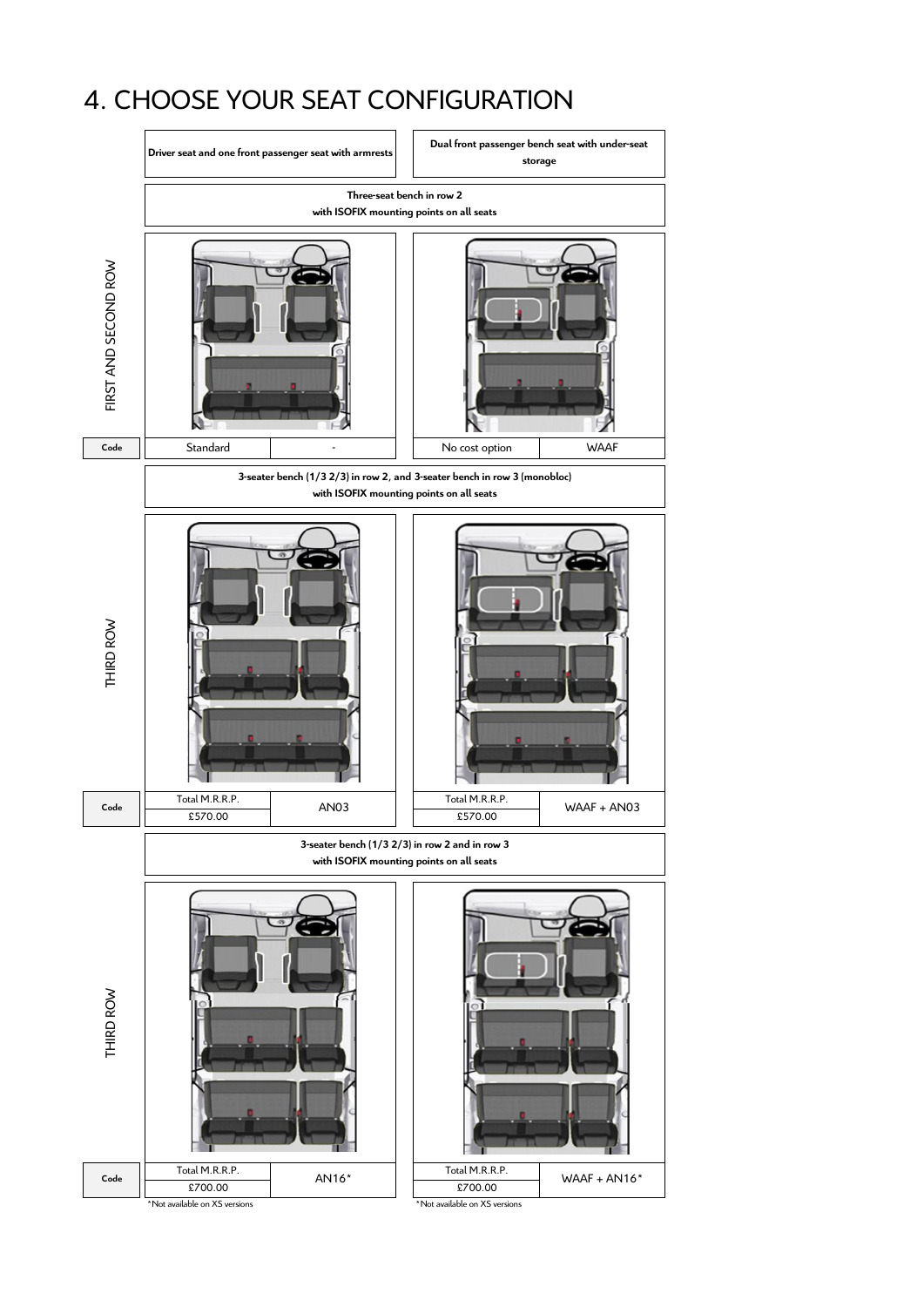## 5. CHOOSE YOUR OPTIONS

|                                                                                                                                                                                    |                                                                                           | <b>SPACETOURER</b> |                  |                          |               |                          |
|------------------------------------------------------------------------------------------------------------------------------------------------------------------------------------|-------------------------------------------------------------------------------------------|--------------------|------------------|--------------------------|---------------|--------------------------|
| <b>OPTIONS</b>                                                                                                                                                                     | <b>NOTES</b>                                                                              | <b>BUSINESS</b>    | Option code      | <b>Basic</b><br>M.R.R.P. | <b>V.A.T.</b> | <b>Total</b><br>M.R.R.P. |
| <b>COMFORT &amp; CONVENIENCE</b>                                                                                                                                                   |                                                                                           |                    |                  |                          |               |                          |
| Front and rear parking sensors with blind spot monitoring                                                                                                                          | Brings electric folding heated door mirrors (HUO2)                                        | $\circ$            | UB03             | £541.67                  | £108.33       | £650.00                  |
| Park Assist 180°: Front and rear parking sensors with blind spot monitoring system and Visio Park 180° (rear<br>camera image and zoom displayed on touchscreen)                    |                                                                                           | $\circ$            | <b>UB07</b>      | £700.00                  | £140.00       | £840.00                  |
| Automatic dual zone air conditioning                                                                                                                                               |                                                                                           | $\circ$            | REO7             | £333.33                  | £66.67        | £400.00                  |
| Additional rear air conditioning in row 2 (vents in ceiling console)                                                                                                               | Not available on XS versions                                                              | $\circ$            | NR02             | £641.67                  | £128.33       | £770.00                  |
| <b>SAFETY &amp; SECURITY</b>                                                                                                                                                       |                                                                                           |                    |                  |                          |               |                          |
| Alarm                                                                                                                                                                              |                                                                                           | $\circ$            | AB <sub>08</sub> | £175.00                  | £35.00        | £210.00                  |
| Safety Pack: Lane Departure Warning System, speed limit recognition, intelligent speed adaptation, driver<br>attention alert, smart beam headlights                                |                                                                                           | $\circ$            | <b>LIO1</b>      | £300.00                  | £60.00        | £360.00                  |
| Curtain airbags                                                                                                                                                                    |                                                                                           | $\circ$            | NF04             | £208.33                  | £41.67        | £250.00                  |
| Head-Up Display                                                                                                                                                                    | Brought when both Connect Nav (WL3J) and Drive Assist Pack (RG04) are<br>ordered together | $\circ$            | YBO1             | £300.00                  | £60.00        | £360.00                  |
| Head-Up Display (YBO1) with Connect Nav (WL3J) and Drive Assist Pack (RGO4)                                                                                                        |                                                                                           | $\circ$            | J4SW             | £675.00                  | £135.00       | £810.00                  |
| <b>LIGHTING &amp; VISIBILITY</b>                                                                                                                                                   |                                                                                           |                    |                  |                          |               |                          |
| Xenon lights                                                                                                                                                                       |                                                                                           | $\circ$            | <b>LA04</b>      | £500.00                  | £100.00       | £600.00                  |
| Headlight washers                                                                                                                                                                  |                                                                                           | $\circ$            | <b>ND02</b>      | £83.33                   | £16.67        | £100.00                  |
| <b>TECHNOLOGY &amp; ENTERTAINMENT</b>                                                                                                                                              |                                                                                           |                    |                  |                          |               |                          |
| Connect Nav: 7 inch touchscreen with 3D connected navigation, DAB radio, Bluetooth handsfree, USB port,<br>audio jack, tri-tuner, Mirror Link, HiFi Surround and voice recognition |                                                                                           | $\circ$            | WL3              | £200.00                  | £40.00        | £240.00                  |
| <b>EXTERIOR STYLE</b>                                                                                                                                                              |                                                                                           |                    |                  |                          |               |                          |
| Dark privacy glass on row 2 and 3                                                                                                                                                  | Not available on XS versions                                                              | $\circ$            | <b>VD18</b>      | £150.00                  | £30.00        | £180.00                  |
| Metallic paint                                                                                                                                                                     |                                                                                           | $\circ$            | 0MMO             | £433.33                  | £86.67        | £520.00                  |
| <b>Balck paint</b>                                                                                                                                                                 |                                                                                           | $\overline{O}$     | <b>POXY</b>      | £208.33                  | £41.67        | £250.00                  |
| <b>WHEELS</b>                                                                                                                                                                      |                                                                                           |                    |                  |                          |               |                          |
| 17 inch alloy wheels with Agilis tyres                                                                                                                                             |                                                                                           | $\circ$            | ZHCN             | £333.33                  | £66.67        | £400.00                  |
| Grip Control, including 17 inch wheel covers and 215/60 R17 3PMSF tyres                                                                                                            | Not available on BlueHDi 95 manual and BlueHDi 95 ETG6 versions                           | $\circ$            | ZHCL             | £641.67                  | £128.33       | £790.00                  |
| Grip Control, including 17 inch alloy wheels and 215/60 R17 3PMSF tyres                                                                                                            | Not available on BlueHDi 95 manual and BlueHDi 95 ETG6 versions                           | $\circ$            | ZHCP             | £641.67                  | £128.33       | £1,190.00                |
| <b>DOORS &amp; WINDOWS</b>                                                                                                                                                         |                                                                                           |                    |                  |                          |               |                          |
| Panoramic roof                                                                                                                                                                     | Brings Additional rear air conditioning in row 2 (vents in ceiling console) (NRO2)        | $\circ$            | OK01             | £1,141.67                | £228.33       | £1,370.00                |
| <b>TOWING</b>                                                                                                                                                                      |                                                                                           |                    |                  |                          |               |                          |
| Fixed swan neck towbar                                                                                                                                                             |                                                                                           | $\circ$            | AQ06             | £200.00                  | £40.00        | £240.00                  |
| Demountable swan neck towbar                                                                                                                                                       |                                                                                           | $\circ$            | AQ05             | £250.00                  | £50.00        | £300.00                  |
| <b>SEATING</b>                                                                                                                                                                     |                                                                                           |                    |                  |                          |               |                          |
| Dual front passenger bench seat with under-seat storage.                                                                                                                           | No cost option has to be ordered by dealers                                               | $\blacktriangle$   | WAAF             | £0.00                    | £0.00         | £0.00                    |
| Height adjustable driver's seat with lumbar adjustment and armrest.                                                                                                                |                                                                                           |                    |                  |                          |               |                          |
| 3-seater bench (1/3 2/3) in row 2, and 3-seater bench in row 3 (monobloc)                                                                                                          |                                                                                           | $\circ$            | AN03             | £475.00                  | £95.00        | £570.00                  |
| 3-seater bench (1/3 2/3) in row 2 and in row 3<br><b>CONVERTER EQUIPMENT</b>                                                                                                       | Not available on XS versions                                                              | $\circ$            | AN16             | £583.33                  | £116.67       | £700.00                  |
|                                                                                                                                                                                    |                                                                                           | $\overline{\circ}$ |                  |                          |               |                          |
| Conversion interface box                                                                                                                                                           |                                                                                           |                    | QC01             | £250.00                  | £50.00        | £300.00                  |

● Standard<br>▲ No cost option<br>○ Cost option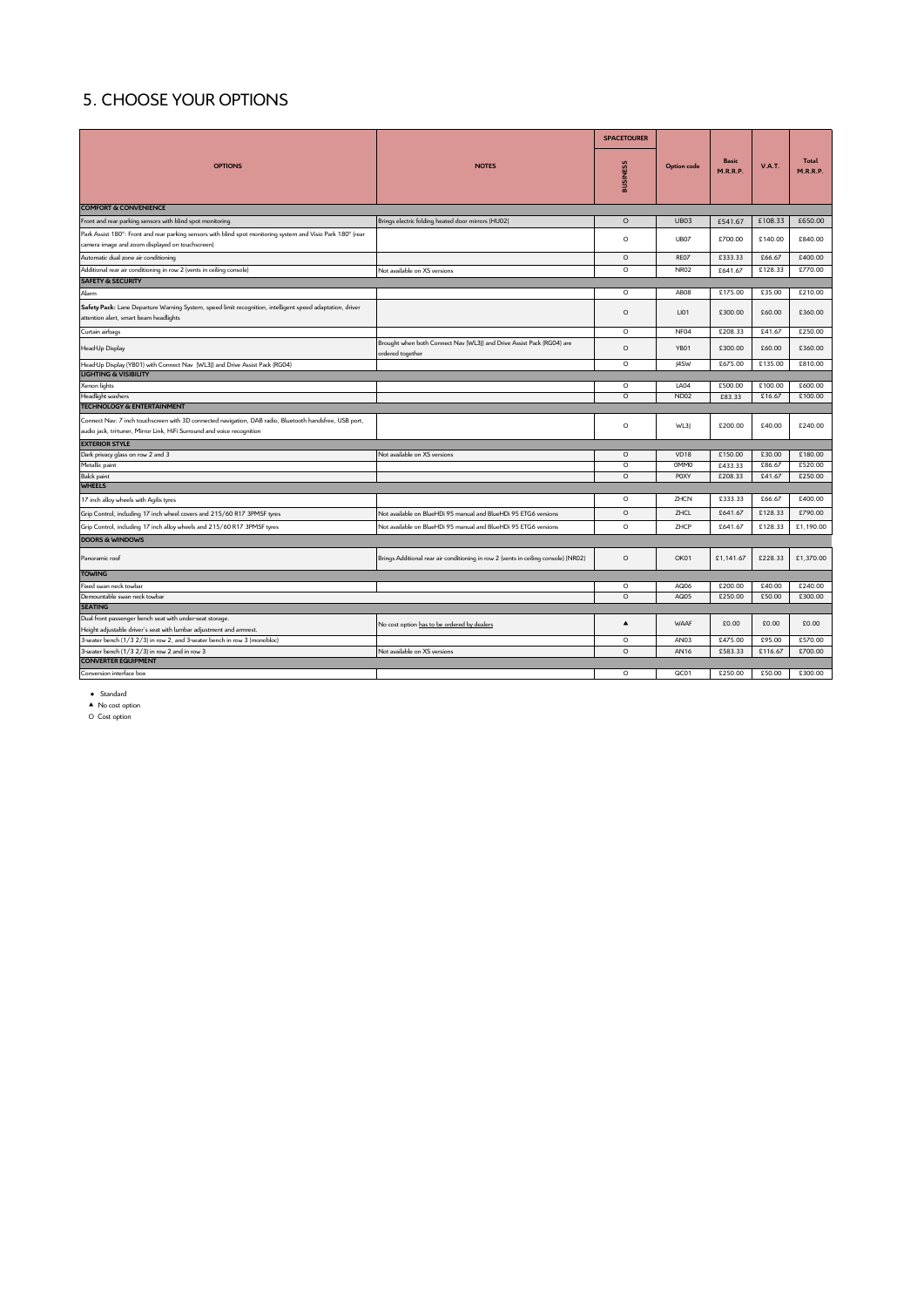## 6. SPACETOURER BUSINESS EQUIPMENT

| <b>EQUIPMENT</b>                                                                            | <b>SPACETOURER</b>     | <b>NOTES</b>                                                         |  |  |
|---------------------------------------------------------------------------------------------|------------------------|----------------------------------------------------------------------|--|--|
|                                                                                             | <b>BUSINESS</b>        |                                                                      |  |  |
| <b>INTERIOR TRIM</b>                                                                        |                        |                                                                      |  |  |
| Black "Mica" cloth trim                                                                     | $\bullet$              |                                                                      |  |  |
| <b>WHEELS AND TYRES</b>                                                                     |                        |                                                                      |  |  |
| 16 inch full wheel covers (Tyres: 215/60 R17)                                               | $\bullet$              |                                                                      |  |  |
| Space saver spare wheel                                                                     | $\bullet$              |                                                                      |  |  |
| <b>SAFETY &amp; SECURITY</b>                                                                |                        |                                                                      |  |  |
| ABS with Electronic Brakeforce Distribution (EBD)                                           | $\bullet$              |                                                                      |  |  |
| Electronic Stability Control (ESC)                                                          | $\bullet$              |                                                                      |  |  |
| Automatic electronic parking brake                                                          | $\bullet$              |                                                                      |  |  |
| Hill Start Assist function                                                                  | ٠                      |                                                                      |  |  |
| Tyre pressure sensors                                                                       | $\bullet$              |                                                                      |  |  |
| Driver, front passenger, front lateral, head-thorax airbags                                 | ٠                      |                                                                      |  |  |
| Five 3-point inertia reel seat belts                                                        | $\bullet$              |                                                                      |  |  |
| Unfastened seatbelt visual warning system on driver and front passenger seats               | $\bullet$              |                                                                      |  |  |
| Three ISOFIX mounting points with top tether on all rear seats                              | $\bullet$              |                                                                      |  |  |
| Remote central locking with deadlocks                                                       | $\bullet$              |                                                                      |  |  |
| Cruise control with speed limiter                                                           | $\bullet$              |                                                                      |  |  |
| Driver attention alert                                                                      | ٠                      |                                                                      |  |  |
| Coffee break alert                                                                          | $\bullet$              |                                                                      |  |  |
| <b>LIGHTING &amp; VISIBILITY</b>                                                            |                        |                                                                      |  |  |
| Automatic lights and windscreen wipers                                                      | $\bullet$              |                                                                      |  |  |
| LED Daytime Running Lights                                                                  | $\bullet$              |                                                                      |  |  |
| Front fog lights                                                                            | $\bullet$              |                                                                      |  |  |
| Cornering Function                                                                          | $\bullet$              |                                                                      |  |  |
| Electro-chrome rear view mirror                                                             | $\bullet$              |                                                                      |  |  |
| <b>STYLE</b>                                                                                |                        |                                                                      |  |  |
| <b>EXTERIOR</b>                                                                             |                        |                                                                      |  |  |
| Body colour bumpers and side rubbing strips                                                 | $\bullet$              |                                                                      |  |  |
| Door mirrors:                                                                               |                        |                                                                      |  |  |
| Body colour electrically heated                                                             | $\bullet$              |                                                                      |  |  |
| Door handles:                                                                               |                        |                                                                      |  |  |
| Body colour painted door handles<br><b>COMFORT &amp; CONVENIENCE</b>                        | $\bullet$              |                                                                      |  |  |
|                                                                                             |                        |                                                                      |  |  |
| Height and reach adjustable steering wheel<br>Manual air conditioning                       | $\bullet$<br>$\bullet$ |                                                                      |  |  |
| Front electric windows one touch operation                                                  | $\bullet$              |                                                                      |  |  |
| Rear parking sensors                                                                        | $\bullet$              |                                                                      |  |  |
| Remote central locking with deadlocks                                                       | $\bullet$              |                                                                      |  |  |
| 2 cup holders, one on driver side and one on passenger side on the top of the dashborad     | $\bullet$              |                                                                      |  |  |
| 12 volt sockets                                                                             | $\bullet$              |                                                                      |  |  |
| Additional 12 volt sockets in row 2                                                         | ٠                      |                                                                      |  |  |
| Acoustic Pack (Acoustic windscreen and wider lateral window)                                | $\bullet$              |                                                                      |  |  |
| <b>DOORS AND WINDOWS</b>                                                                    |                        |                                                                      |  |  |
| Twin sliding doors                                                                          | $\bullet$              |                                                                      |  |  |
| Slide opening tinted windows in row 2 and fixed tinted windows in row 3                     | $\bullet$              |                                                                      |  |  |
| Fixed tinted windows in row 2 and row 3                                                     | $\bullet$              | Only available on XS versions<br>Only available on M and XL versions |  |  |
| <b>DRIVER INFORMATION</b>                                                                   |                        |                                                                      |  |  |
| Inch Touchscreen (used to control all primary vehicle functions)                            | $\bullet$              |                                                                      |  |  |
| Audiable warnings (door open, lights on, etc.)                                              | $\bullet$              |                                                                      |  |  |
| <b>SEATING</b>                                                                              |                        |                                                                      |  |  |
| Tilt and height-adjustable driver's seat and front passenger's seat                         | $\bullet$              |                                                                      |  |  |
| Driver's and front passenger's armrests                                                     | $\bullet$              |                                                                      |  |  |
| 3-seater bench (1/3 2/3) in row 2 on rail, with 3 separate full size rear seats (removable) | $\bullet$              |                                                                      |  |  |
| <b>STORAGE</b>                                                                              |                        |                                                                      |  |  |
| Glovebox                                                                                    | $\bullet$              |                                                                      |  |  |
| Opened storage on the top of the dashborad                                                  | $\bullet$              |                                                                      |  |  |
| <b>IN-CAR ENTERTAINMENT</b>                                                                 |                        |                                                                      |  |  |
| 7 inch Touchscreen                                                                          | $\bullet$              |                                                                      |  |  |
| DAB digital radio                                                                           | $\bullet$              |                                                                      |  |  |
| Bluetooth® handsfree and media streaming with USB socket                                    | $\bullet$              |                                                                      |  |  |
| Mirror Screen - with Mirror Link® and Car PlayTM                                            | $\bullet$              |                                                                      |  |  |
|                                                                                             |                        |                                                                      |  |  |

● Standard

▲ No cost option

O Cost option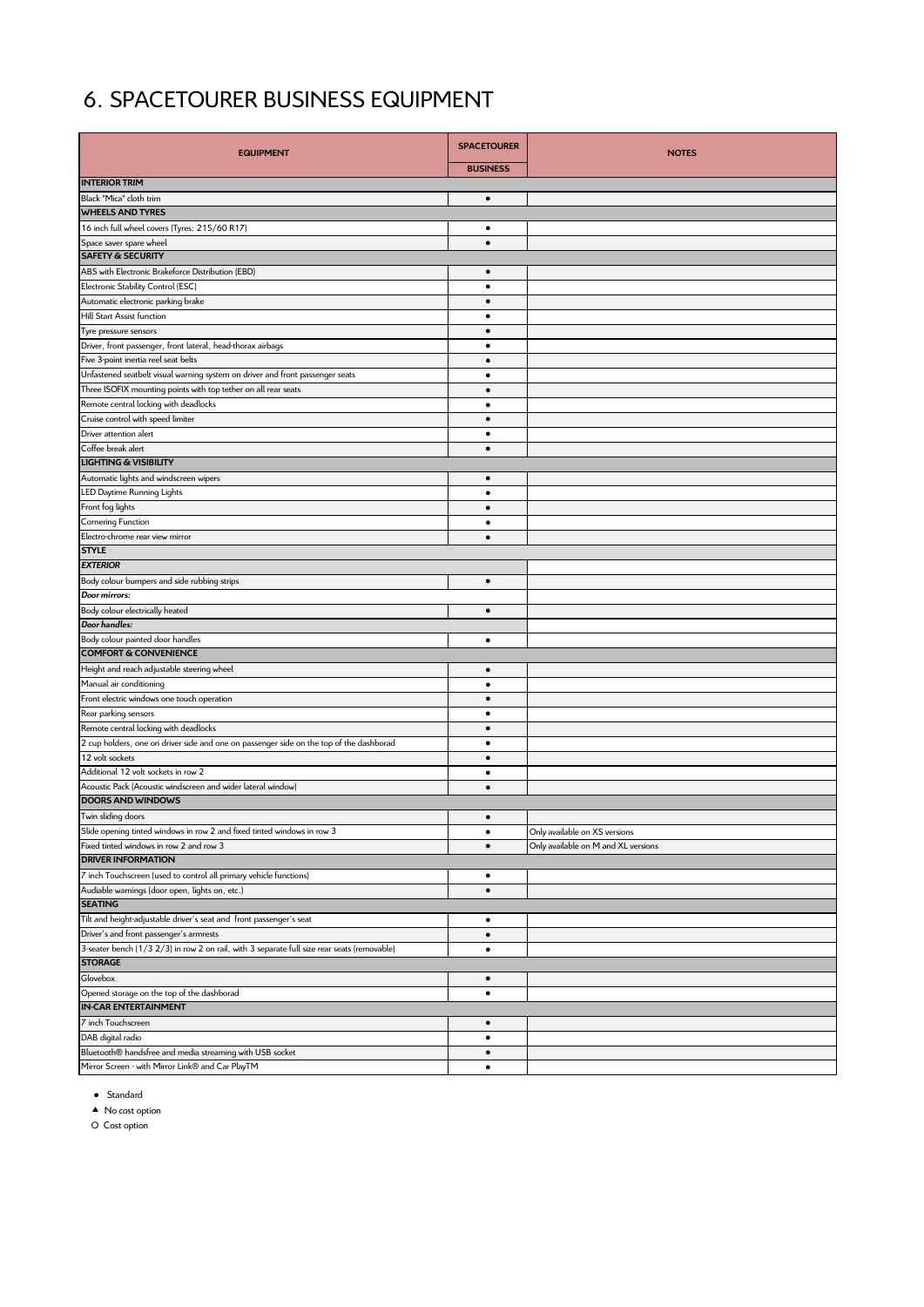## 7.1 KNOW EVERYTHING ABOUT YOUR NEW SPACETOURER BUSINESS

| <b>VERSIONS</b>                        | <b>BlueHDi 95 manual</b>        | BlueHDi 95 S&S ETG6* |                                                       | BlueHDi 115 S&S 6-speed manual |              | BlueHDi 150 S&S 6-speed manual |                                                       | BlueHDi 180 S&S EAT6 |  |
|----------------------------------------|---------------------------------|----------------------|-------------------------------------------------------|--------------------------------|--------------|--------------------------------|-------------------------------------------------------|----------------------|--|
|                                        | SpaceTourer                     | SpaceTourer          | SpaceTourer                                           | SpaceTourer                    | SpaceTourer  | SpaceTourer                    | SpaceTourer                                           | SpaceTourer          |  |
|                                        | XS                              | XS                   | M                                                     | XS                             | M            | M                              | XL*                                                   | XL*                  |  |
| <b>ENGINE</b>                          |                                 |                      |                                                       |                                |              |                                |                                                       |                      |  |
| Capacity (cc)                          | 1560<br>1560                    |                      | 1560                                                  |                                | 1997         |                                | 1997                                                  |                      |  |
| Cylinders / Valves                     | 4/8                             |                      | 4/8                                                   |                                | 4/8          |                                | 4/16                                                  | 4/16                 |  |
| Max power CEE (kW/rpm)                 | 70 / 3750                       |                      | 70 / 3750                                             | 85 / 3500                      |              | 110 / 4000                     |                                                       | 130 / 3750           |  |
| Max torque CEE (Nm/rpm)                | 210 / 1500                      |                      | 240 / 1750                                            |                                | 300 / 1750   |                                | 370 / 2000                                            | 400 / 2000           |  |
| Bore and stroke (mm)                   | $75 \times 88.3$                |                      | $75 \times 88.3$                                      | $75 \times 88.3$               |              | $85 \times 88$                 |                                                       | $85 \times 88$       |  |
| Fuel system                            |                                 |                      | Diesel - High pressure turbo-charged direct injection |                                |              |                                | Diesel - High pressure turbo-charged direct injection |                      |  |
| Euro status                            |                                 |                      | Euro 6                                                |                                |              |                                | Euro 6                                                |                      |  |
| Stop & Start system                    | $\sim$                          |                      | $\bullet$                                             |                                | $\bullet$    |                                | $\bullet$                                             | $\bullet$            |  |
| <b>TRANSMISSION</b>                    |                                 |                      |                                                       |                                |              |                                |                                                       |                      |  |
| Gearbox                                | Manual                          |                      | Piloted Manual                                        |                                | Manual       |                                | Manual                                                | Automatic            |  |
| Number of gears                        | 5                               |                      | 6                                                     |                                | 6            |                                | 6                                                     | 6                    |  |
| PERFORMANCE (All figures driver alone) |                                 |                      |                                                       |                                |              |                                |                                                       |                      |  |
| Max speed (mph)                        | 90                              | 90                   |                                                       | 99                             |              | 106                            |                                                       | 106                  |  |
| 0-62mph (secs)                         | 15.9                            | 15.9                 |                                                       | 13.4                           |              | 11.0                           |                                                       | 11.0                 |  |
|                                        |                                 |                      |                                                       |                                |              |                                |                                                       |                      |  |
| ECONOMY MPG (Litres/100km)             |                                 |                      |                                                       |                                |              |                                |                                                       |                      |  |
| Urban cycle                            | 47.1(6.0)                       |                      | 51.4(5.5)                                             | 50.4(5.6)                      |              | 47.9 (5.9)                     | 47.9 (5.9)                                            | 44.8(6.3)            |  |
| Extra urban                            | 54.3(5.2)                       |                      | 53.3(5.3)                                             | 56.5(5.0)                      |              | 57.6 (4.9)                     | 53.3(5.3)                                             | 51.4(5.5)            |  |
| Combined                               | 51.4(5.5)                       |                      | 52.3(5.4                                              | 54.3(5.2)<br>137               |              | 53.3(5.3)                      | 51.4(5.5)                                             | 47.9 (5.9)           |  |
| CO <sub>2</sub> EMISSIONS (g/km)       | 144                             |                      | 139                                                   |                                |              | 139                            | 143                                                   | 155                  |  |
| WEIGHTS (kg) with 8/9 seats            |                                 |                      |                                                       |                                |              |                                |                                                       |                      |  |
| Payload (2)                            | 1119                            | 1126                 | 1157                                                  | 1125                           | 1155         | 1156                           | 1163                                                  | 1161                 |  |
| Kerb weight (1)                        | 1526                            | 1554                 | 1588                                                  | 1550                           | 1585         | 1644                           | 1687                                                  | 1719                 |  |
| Gross Vehicle Weight (GVW)             | 2645                            | 2680                 | 2745                                                  | 2675                           | 2740         | 2800                           | 2850                                                  | 2880                 |  |
| Max plated front axle (3)              | 1500                            | 1500                 | 1500                                                  | 1500                           | 1500         | 1500                           | 1500                                                  | 1500                 |  |
| Max plated rear axle (3)               | 1500                            | 1500                 | 1500                                                  | 1500                           | 1500         | 1500                           | 1500                                                  | 1500                 |  |
| Gross Train Weight (GTW)               | 4045                            | 4080                 | 4145                                                  | 4075                           | 4080         | 4700                           | 4750                                                  | 4480                 |  |
| Maximum braked towing weight (4)       | 1800                            | 1800                 | 1800                                                  |                                | 1800<br>1800 |                                | 2300                                                  | 2000                 |  |
| Maximum unbraked towing weight         | 750                             | 750<br>750           |                                                       | 750                            | 750          | 750                            | 750                                                   | 750                  |  |
| Maximum towball weight                 | 72                              | 72                   | 72                                                    | 72<br>72                       |              | 92<br>92                       |                                                       | 80                   |  |
| <b>BRAKES Front/Rear</b>               | Ventilated discs / discs        |                      |                                                       |                                |              |                                |                                                       |                      |  |
| TURNING CIRCLE between kerbs (m)       | 11.3 for XS / 12.4 for M and XL |                      |                                                       |                                |              |                                |                                                       |                      |  |
| <b>SUSPENSION</b>                      |                                 |                      |                                                       |                                |              |                                |                                                       |                      |  |
|                                        |                                 |                      |                                                       |                                |              |                                |                                                       |                      |  |
| <b>FUEL TANK CAPACITY Litres</b>       |                                 |                      |                                                       |                                | 70           |                                |                                                       |                      |  |

\*Long versions will be available in 2017

(1) Without driver. Kerb weight is calculated including oil, water, lubricants, tools, spare wheel and 90% full fuel tank. Weights may change with the addition of equipment.

(2) Difference between GVW and kerb weight.

(3) Within limits of GVW.

(4) Maximum recommended towing weight within limits of GTW.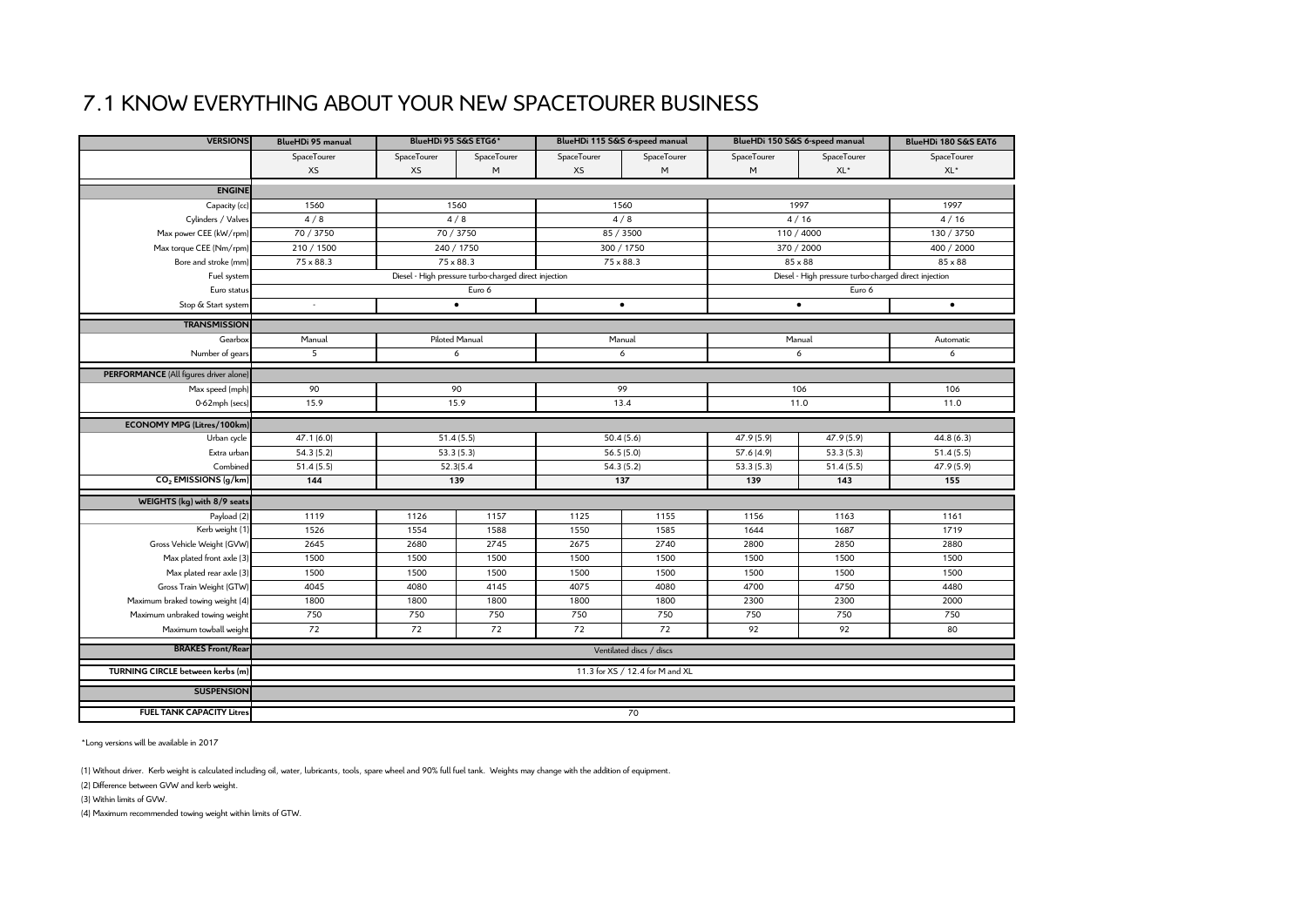# 7.2 KNOW EVERYTHING ABOUT YOUR NEW SPACETOURER B.

| <b>VERSIONS</b>                                                                      | <b>SPACETOURER BUSINESS</b> |      |                 |  |  |  |
|--------------------------------------------------------------------------------------|-----------------------------|------|-----------------|--|--|--|
|                                                                                      | <b>XS</b>                   | м    | XL <sup>*</sup> |  |  |  |
| <b>Exterior dimensions (mm)</b>                                                      |                             |      |                 |  |  |  |
| Length                                                                               | 4606                        | 4956 | 5309            |  |  |  |
| Front overhang                                                                       |                             | 881  |                 |  |  |  |
| Wheelbase                                                                            | 2930                        | 3275 |                 |  |  |  |
| Rear overhang                                                                        |                             | 803  | 1153            |  |  |  |
| Width (excluding door mirrors)                                                       |                             | 1920 |                 |  |  |  |
| Width (door mirrors unfolded)                                                        |                             | 2204 |                 |  |  |  |
| Front track at wheel centre                                                          |                             | 1627 |                 |  |  |  |
| Rear track at wheel centre                                                           |                             | 1600 |                 |  |  |  |
| Height (1)                                                                           | 1905                        |      | 1890            |  |  |  |
| Dimensions of rear doors (mm)*                                                       |                             |      |                 |  |  |  |
| Maximum width of rear doors                                                          | 1229                        |      | 1212            |  |  |  |
| Maximum height of rear doors                                                         | 1177                        |      |                 |  |  |  |
| Minimum load sill height (1)                                                         | 587                         | 584  | tbc             |  |  |  |
| Maximum load sill height (1)                                                         | 610                         | 653  | tbc             |  |  |  |
| Dimensions of side doors (mm)                                                        |                             |      |                 |  |  |  |
| Width of aperture                                                                    | 743                         |      | 933             |  |  |  |
| Height of aperture                                                                   |                             | 1181 |                 |  |  |  |
| Interior dimensions (mm)                                                             |                             |      |                 |  |  |  |
| Maximum load height                                                                  | 1334                        | 1337 | tbc             |  |  |  |
| Maximum load length (with folding 1 <sup>st</sup> row passenger seat)                | 2811                        | 3161 | tbc             |  |  |  |
| Load length (behind the front seats)                                                 | 2063                        | 2413 | tbc             |  |  |  |
| Load width between wheel arches                                                      | 1228                        |      |                 |  |  |  |
| Maximum waiste width 1 <sup>st</sup> row / 2 <sup>nd</sup> row / 3 <sup>rd</sup> row | 1515 / 1586 / 1570          |      |                 |  |  |  |
| Interior volumes (L)*                                                                |                             |      |                 |  |  |  |
| Boot load volume (seat height) (2)                                                   | 1400                        | 1700 | tbc             |  |  |  |
| Boot load volume (roof height) (2)                                                   | 2100                        | 2550 | tbc             |  |  |  |
| Maximum number of seats                                                              | 8                           | 8    | 8               |  |  |  |
| Turning circle (m)                                                                   |                             |      |                 |  |  |  |
| Turning circle between kerbs                                                         | 11.3                        |      | 12.4            |  |  |  |
| Turning circle between walls                                                         | 11.8                        |      | 12.9            |  |  |  |

(1) Vehicle in running order

(2) In a standard configuration (without third row)

\*data to be confirmed following homologation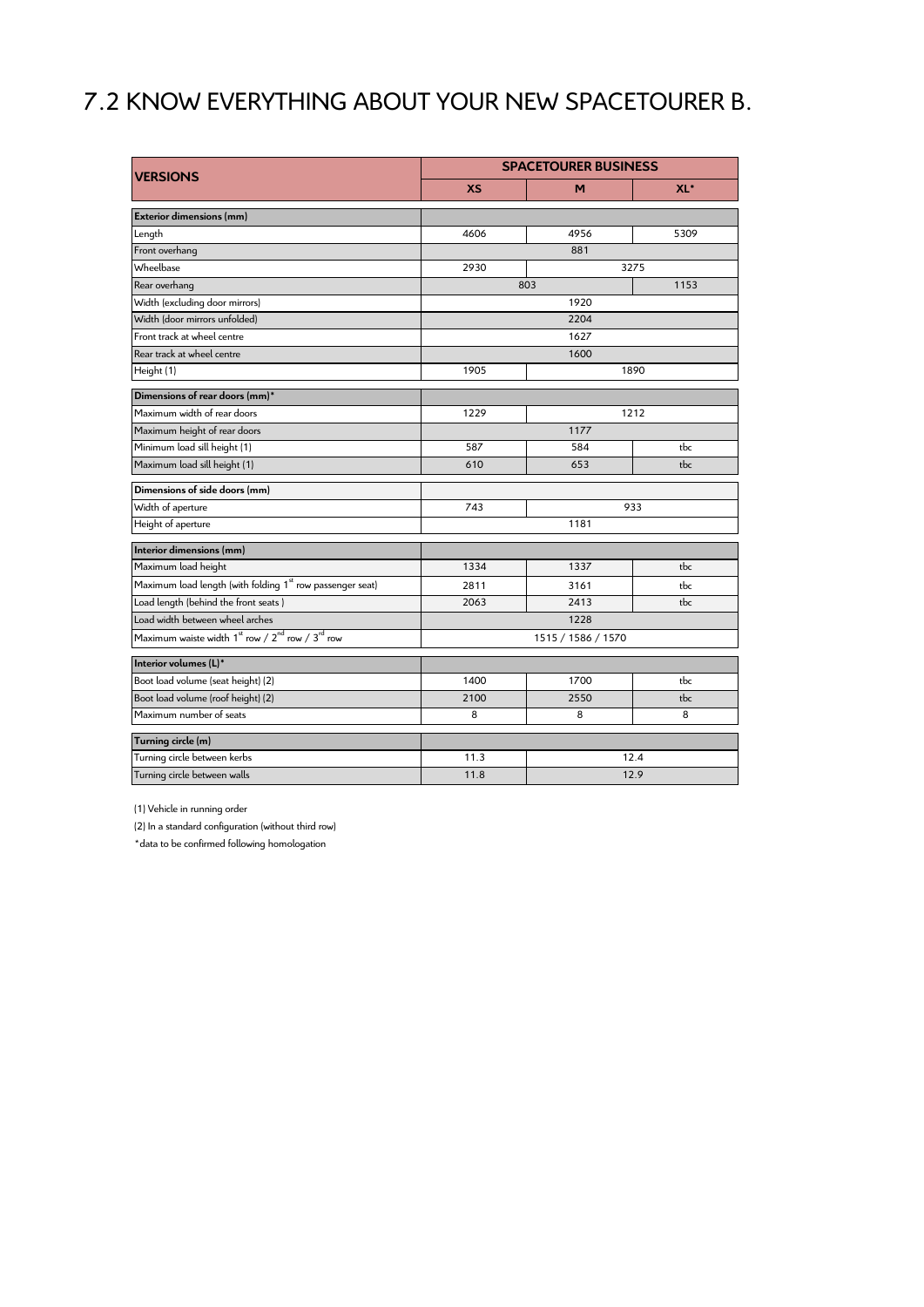## 7.3 KNOW EVERYTHING ABOUT YOUR NEW SPACETOURER BUSINESS



\*XL versions will be available in 2017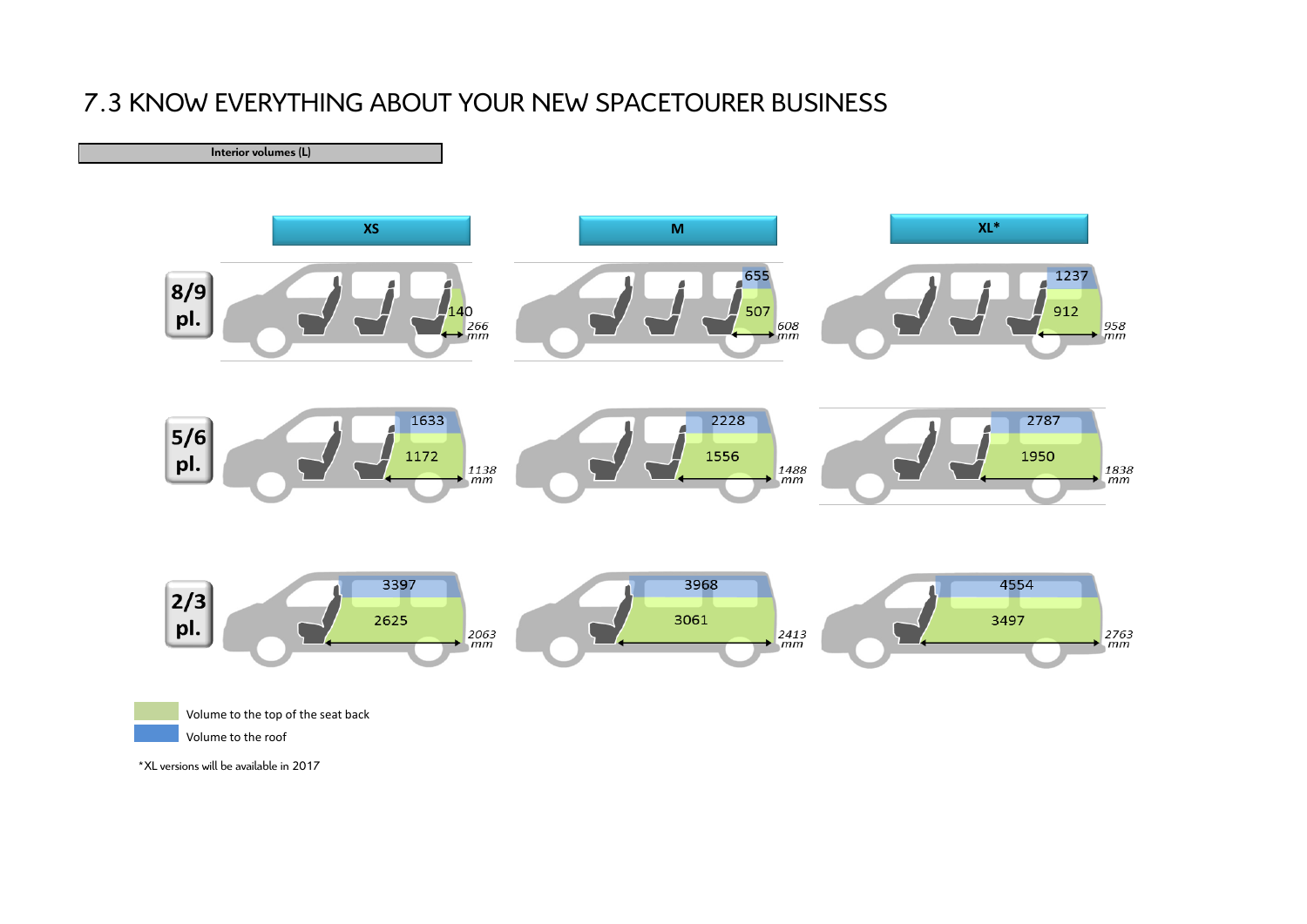## 8. FURTHER INFORMATION

## **MANUFACTURER'S RECOMMENDED RETAIL PRICE ON THE ROAD**

The On the Road MRRP featured includes the following:

| Tax band | $CO2$ ( $q/km$ ) | First Year<br><b>VED</b> | Annual<br>Tax | First Req. fee | Delivery Charge* | VAT @ 20% on<br>Delivery | <b>Total OTR Costs</b> |
|----------|------------------|--------------------------|---------------|----------------|------------------|--------------------------|------------------------|
| A        | Up to 100        | 00.02                    | £0.00         | £55.00         | £562.50          | £112.50                  | £730.00                |
| B        | 101-110          | 00.02                    | £20.00        | £55.00         | £562.50          | £112.50                  | £730.00                |
| C        | 111-120          | 00.02                    | £30.00        | £55.00         | £562.50          | £112.50                  | £730.00                |
| D        | 121-130          | 00.02                    | £110.00       | £55.00         | £562.50          | £112.50                  | £730.00                |
| E.       | 131-140          | £130.00                  | £130.00       | £55.00         | £562.50          | £112.50                  | £860.00                |
| F.       | 141-150          | £145.00                  | £145.00       | £55.00         | £562.50          | £112.50                  | £875.00                |
| G        | 151-165          | £180.00                  | £180.00       | £55.00         | £562.50          | £112.50                  | £910.00                |
| н        | 166-175          | £295.00                  | £205.00       | £55.00         | £562.50          | £112.50                  | £1,025.00              |
|          | 176-185          | £350.00                  | £225.00       | £55.00         | £562.50          | £112.50                  | \$1,080.00             |
|          | 186-200          | £490.00                  | £265.00       | £55.00         | £562.50          | £112.50                  | £1,220.00              |
| ĸ        | 201-225          | £640.00                  | £290.00       | £55.00         | £562.50          | £112.50                  | £1,370.00              |
|          | 226-255          | £870.00                  | £490.00       | £55.00         | £562.50          | £112.50                  | £1,600.00              |
| M        | Over 255         | £1.100.00                | £505.00       | £55.00         | £562.50          | £112.50                  | £1,830.00              |

*\*The delivery charge includes all miscellaneous charges, including the supply and fitment of registration plates etc.*

## **CITROËN 3 YEARS OF WARRANTY**

All vehicles first registered in the UK and purchased from a UK Citroën Dealer benefit from a Citroën 2 - Year unlimited mileage manufacturer's warranty and a free optional additional 1 year of warranty provided by the Citroën Dealer Network in the UK. This additional warranty carries a mileage limit of 100,000 miles from first registration and is dependent upon the manufacturer's recommended servicing being carried out at the specified time or distance intervals. For full terms and conditions, please consult your Citroën Dealer in the UK.

## **CITROËN ASSISTANCE**

In response to a free telephone call in the UK. Citroën Assistance brings rapid expert roadside assistance to you in an emergency. It comes free of charge for a full year, from date

of vehicle registration, and operates 24 hours a day in all parts of the UK and Europe. Services include nationwide recovery for both van and passengers, a home call service,

replacement vehicle, hotel accommodation and vehicle storage if required. You can also purchase additional Citroën Assistance via your local Citroën Dealer at any time. Please

note, Citroën Assistance only applies to incidents covered by the new vehicle warranty, and excludes non-vehicle faults, such as running out of fuel, mis-fuelling, loss of keys, lock-

ins, road traffic accidents and punctures/wheel changes. Full details are available on request from Citroën UK via cuk\_contactcentre@citroen.com

## **CITROËN FINANCIAL SERVICES**

Citroën Contract Motoring have a number of financial products designed to help you afford the Citroën of your choice. We can arrange a finance plan quicky and conveniently.

What's more, it will be as suited to your needs as your new Citroën. Our finance plans combine all the know how of a company that has an extensive knowledge of the car market

with a financial service you can trust. Tell your Citroën dealer what you want and let us do the rest. Just ask for a free, no obligation quote. Written quotations are available on

request from Citroën Contract Motoring, Quadrant House, Princess Way, Redhill RH1 1QA. Finance is subject to status. Over 18's only, a guarantee may be required.

## **CITROËN SERVICING**

Available up to one year from your vehicle's registration date, but before its first chargeable service, a Citroën Servicing package enables you to pay in advance for:

- '- Scheduled Servicing^
- '- Annual Service(s)^ for vehicles with a two year service plan
- '- Brake Fluid Replacement^

This package can be personalised depending on your needs, with options ranging from 12 to 60 months and 10,000 to 100,000 miles.

## **TERMS AND CONDITIONS**

Every endeavour has been made to ensure that the information, details and descriptions set out in this literature are correct at the time of going to print. It is our policy to continually improve our vehicles in every way and we reserve the right to modify our vehicles' price, specification (including colour), equipment, accessories and characteristics or to discontinue any model, without notice, at any time. To avoid any misunderstandings you are advised to check with your Citroën dealer the specification (including colour), equipment accessories and equipment relating to any Citroën vehicle and the exact cost and availability prior to ordering. Where a feature is described as an option in this publication it should be assumed that it is at extra cost unless specifically stated otherwise.

Issued by Sales and Marketing, Citroën UK Ltd, Pinley House, 2 Sunbeam Way, Coventry CV3 1ND.

**For further information call Citroën Fleet Connect on 08457 940 940 or visit our website at www.citroen.co.uk.**